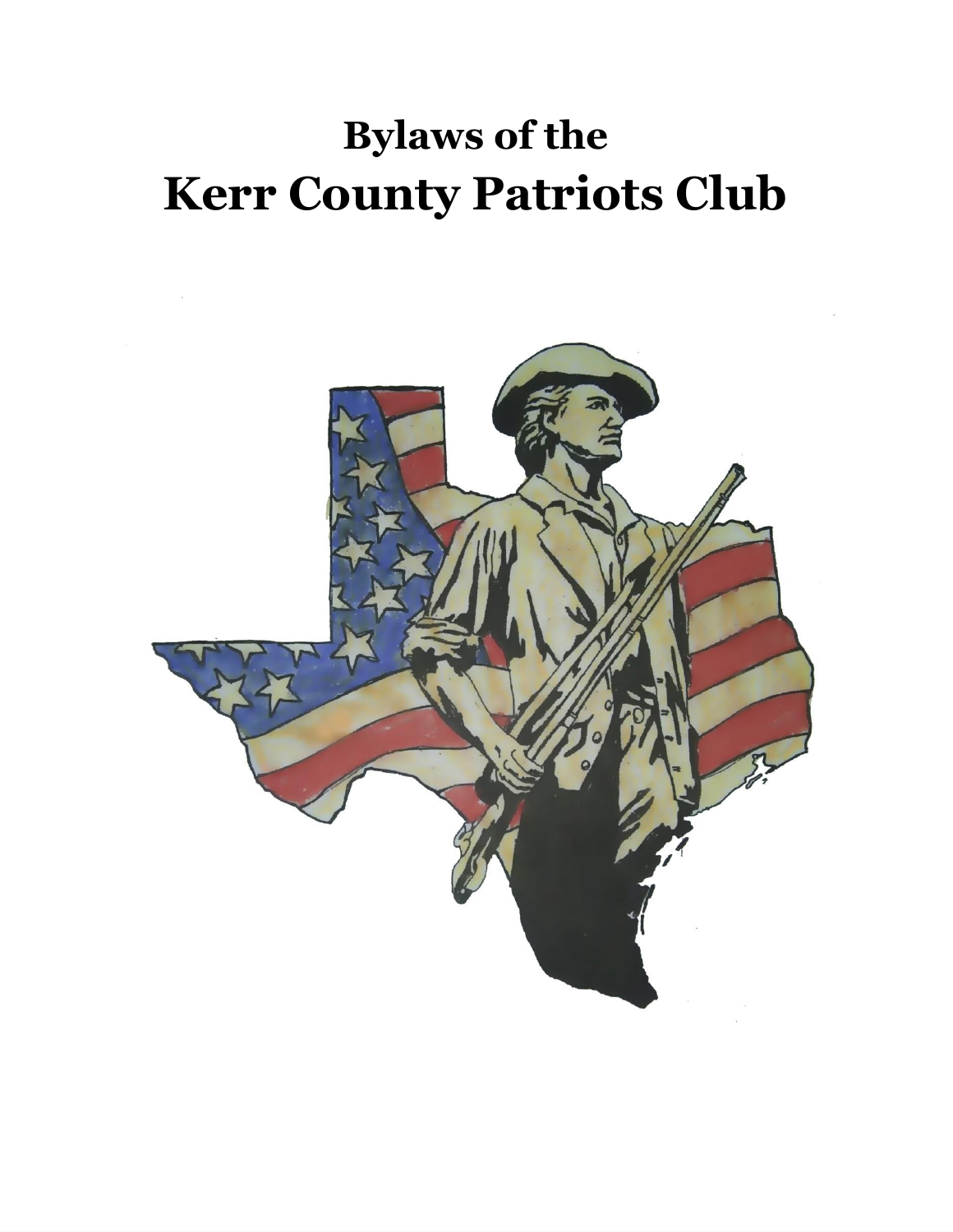# **TABLE OF CONTENTS**

### **Article I. Name and Description**

## Article II. Membership

## Article III. Board

# Article IV. Meetings

## **Article V. Committees**

|--|--|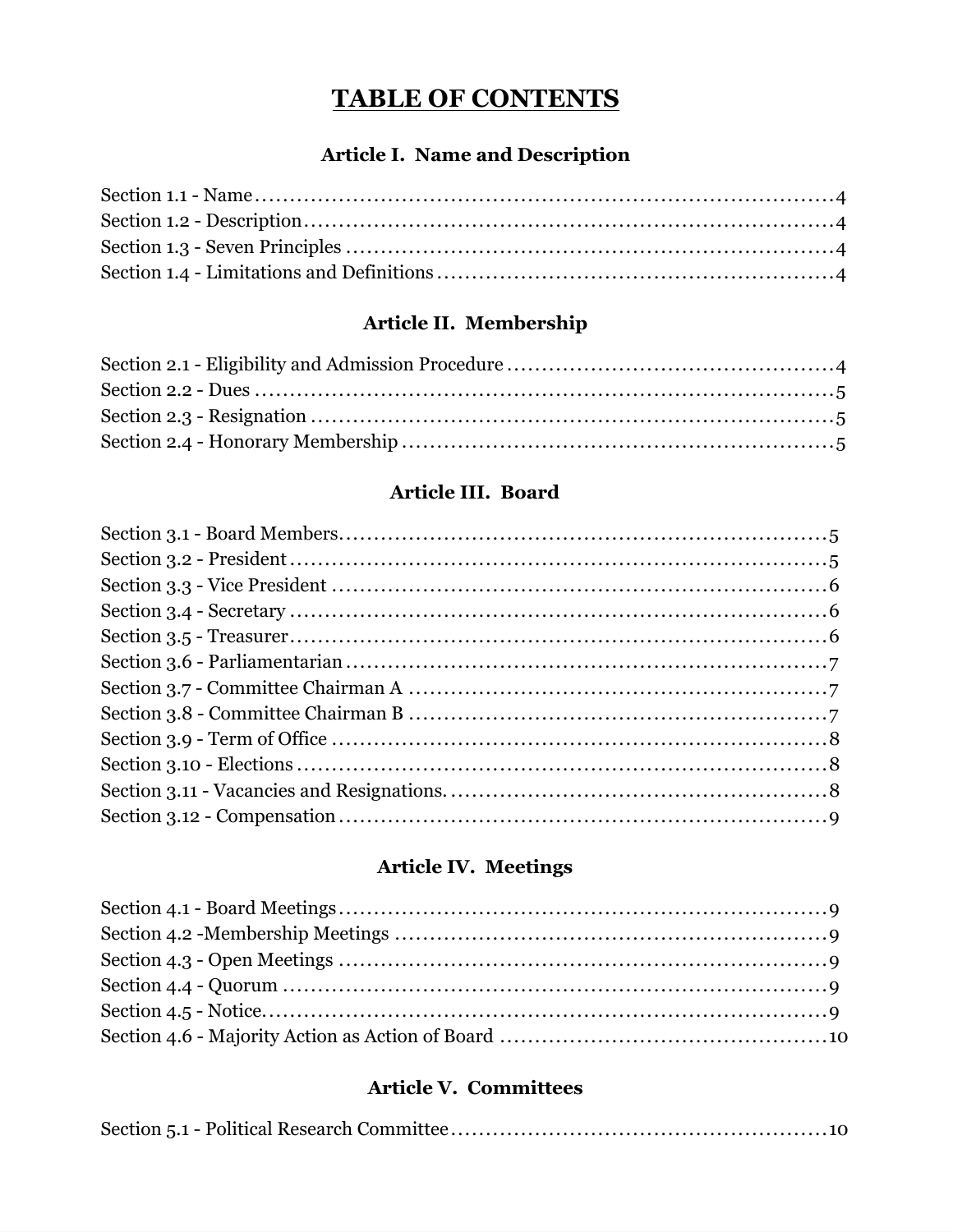## **Article VI. Financial Accountability**

|--|--|--|

## **Article VII. Parliamentary Authority**

## **Article VIII. Miscellaneous**

## **Article IX. Amendments to the Bylaws**

|--|--|--|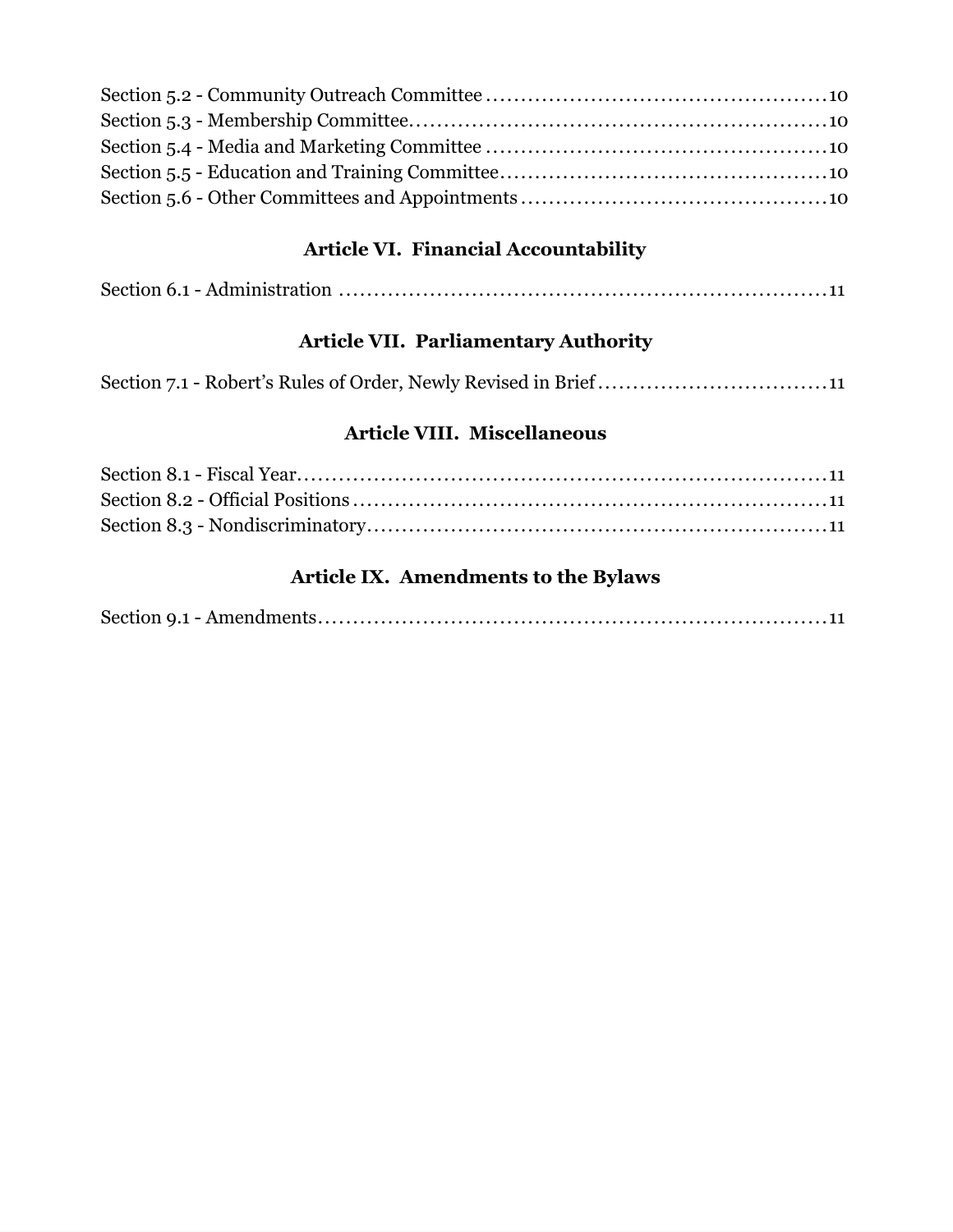#### **ARTICLE I. NAME AND DESCRIPTION**

**Section 1.1 - Name.** The official name of this club shall be "Kerr County Patriots Club", hereinafter referred to as "Club".

**Section 1.2 - Description.** The vision is to strongly engage county citizens in promoting and retaining American conservative values through education and the electoral processes. The mission is to educate and harness the collective strength of citizens advocating for the identification, selection, and election of true conservatives. The objectives are to grow the conservative movement, identify, recruit, nominate and support candidates who are fiscally conservative, support constitutional rights, and stand for traditional values. This will be accomplished by informing the public on strategic community issues, emphasizing the restoration of the constitutional republic and the importance of their vote in achieving these goals.

**Section 1.3 - Seven Principles.** The organization adheres to seven principles: Pro-God, Pro-life, Pro-gun, Pro-military, Pro-fiscal responsibility, Pro-Israel, and full disclosure and transparency.

#### **Section 1.4 - Limitations and Definitions.**

- i. The Club shall not engage in any activities or exercise powers that are not in harmony with or not in furtherance of the purposes herein.
- ii. The Club's property and assets are dedicated to the objectives set forth herein. In the event of the Club's dissolution or demise, no part of the property, assets or any monetary fund or description shall inure to the benefit of anyone (including members and Board members of the Club). The Board can elect to follow the requirement under Section 254.204 of the Texas Election Code if dissolution transpires.
- iii. A "member", "member in good standing", and "Board member" are each defined as being a person who is current on membership dues, and who supports the vision, mission, and principles of the Club.

#### **ARTICLE II. MEMBERSHIP**

**Section 2.1 - Eligibility and Admission Procedure.** Any resident of Kerr County shall be eligible for membership. A person desiring to join the Club shall be declared a member upon a two-thirds vote of the Board at a meeting or by email, and the receipt of dues confirmed by the Treasurer.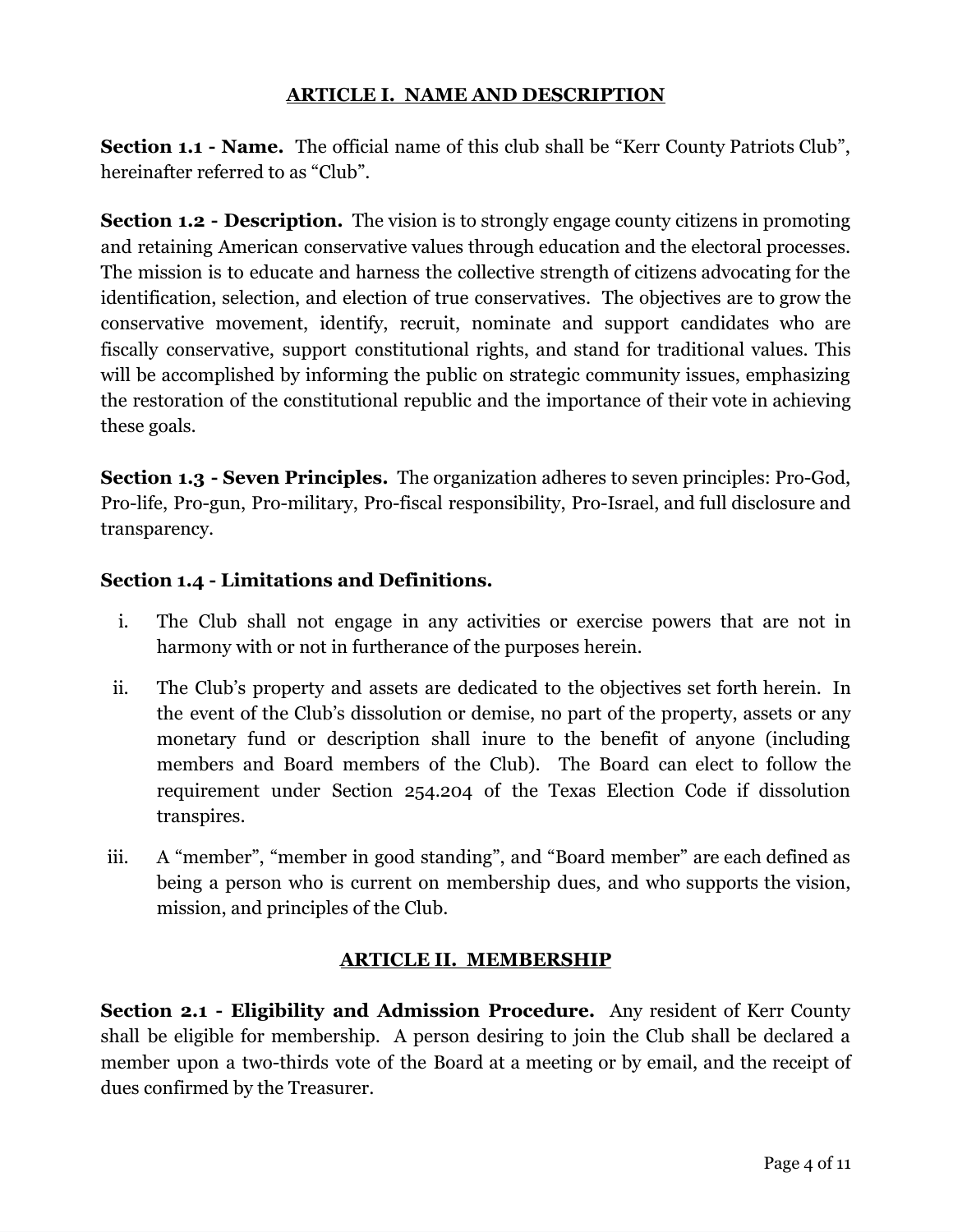**Section 2.2 - Dues.** The annual dues shall be determined at the annual membership meeting, payable in advance on or before January 1 of each year for existing members. The Treasurer shall notify members two months in arrears, and those whose dues are not paid within thirty days thereafter shall be automatically dropped from membership in the Club.

**Section 2.3 - Resignation.** Any member desiring to resign from the Club shall submit his or her resignation in writing to the Secretary, who shall present it to the Board.

**Section 2.4 - Honorary Membership.** Upon the signed recommendation of one member, seconded by another member, and by a two-thirds vote by ballot at a regular Board Meeting, honorary membership may be conferred upon a person who shall have rendered notable service to the Club. An honorary member shall have none of the obligations of membership in the Club but shall retain all of the privileges except those of voting, and holding office.

#### **ARTICLE III. BOARD**

**Section 3.1 - Board Members.** The Board shall consist of a President, Vice President, Secretary, Treasurer, Parliamentarian, Committee Chairman A, Committee Chairman B, and other such Board members with such titles as may be determined by the Board and elected by the Membership. The Board shall have general supervision of the activities and affairs of the Club between its meetings, fix the hour and place of all meetings, and make recommendations to the Club for approval. The Board may conduct votes via email.

**Section 3.2 - President.** The President shall:

- i. Have voting privileges;
- ii. Chair all meetings;
- iii. Serve as an ex-officio member of all committees;
- iv. Represent Club and be the official Club spokesperson, and be authorized to delegate such spokesperson responsibility as deemed appropriate for specific functions; and
- v. Execute such contracts, checks, and other instruments which may from time to time be authorized by the Board unless otherwise provided in these Bylaws.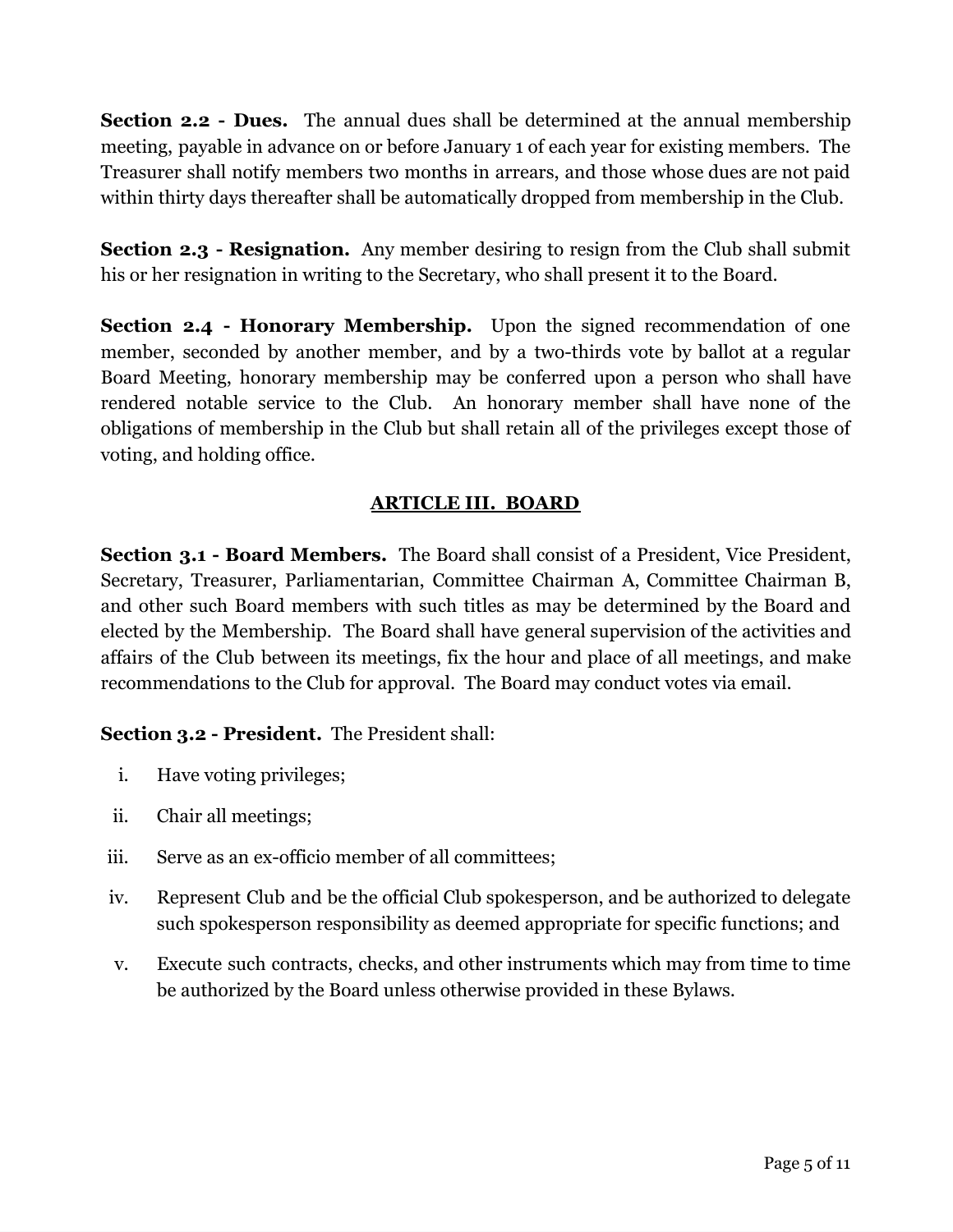#### **Section 3.3 - Vice President.** The Vice President shall:

- i. Have voting privileges; and
- ii. Perform the duties of the President in his or her absence.

#### **Section 3.4 - Secretary.** The Secretary shall:

- i. Have voting privileges;
- ii. Receive and maintain a copy of the Bylaws as amended or otherwise altered to date;
- iii. Keep minutes of all meetings of the Club; and
- iv. If requested by the President, be responsible for all official correspondence between the Board and the Membership, limited to distribution of meeting notices, minutes, and reports to the Membership as may be assigned to him or her by the Board.

#### **Section 3.5 - Treasurer.** The Treasurer shall:

- i. Have voting privileges;
- ii. Have charge and custody of, and be responsible for, all funds and securities of the Club and deposit all such funds in the name of the Club in such banks, trust companies, or other depositories as shall be selected by the Board;
- iii. Receive and give a receipt for monies due and payable to the Club from any source whatsoever;
- iv. Disburse, or cause to be disbursed, the funds of the Club as may be directed by the Board, taking proper vouchers for such disbursements;
- v. Have two authorized signatures on the check for disbursements of amounts above \$150, one of which must be the treasurer's signature;
- vi. Keep and maintain adequate and correct accounts of the Club's properties and business transactions, including accounts of its assets, liabilities, receipts, disbursements, gains, and losses;
- vii. Exhibit at all times reasonable the books of account and financial records to any Board member or to his or her agent or attorney, upon request thereof;
- viii. Provide a full financial accounting status of the Club to the Board on a monthly basis; render to the President or Board, whenever requested, an account of any or all of his or her transactions as Treasurer and of the financial condition of the Club;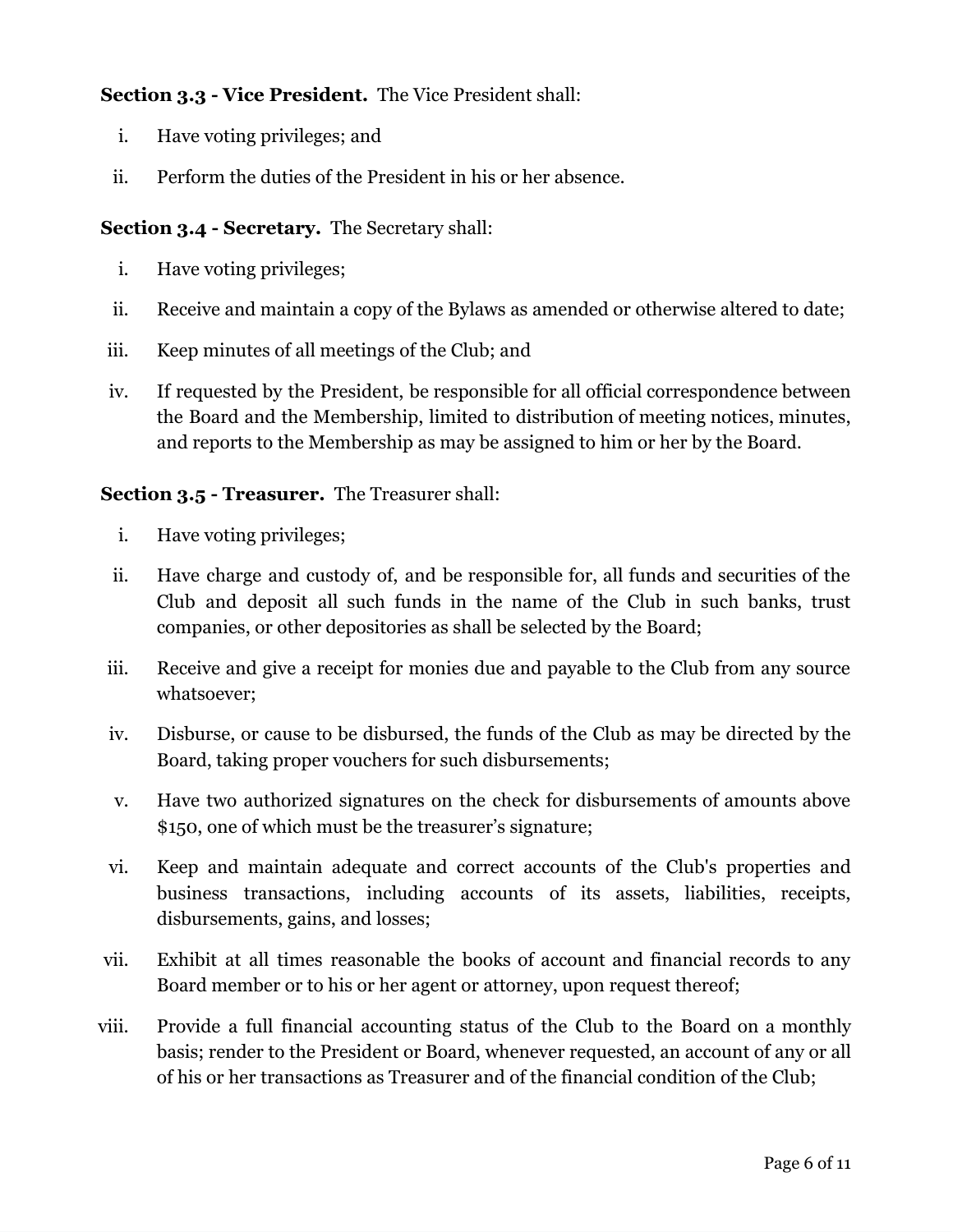- ix. Prepare, or cause to be prepared, and certify, or cause to be certified, the financial statements to be included in any required reports; and
- x. Perform all duties incident to the office of Treasurer and such other duties as may be required by law, by these Bylaws, or which may be assigned to him or her by the Board.

#### **Section 3.6 - Parliamentarian.** The Parliamentarian shall:

- i. Have voting privileges;
- ii. Be knowledgeable about Robert's Rules of Order;
- iii. Provide assistance to the chair for conducting meetings related to Robert's Rules of Order;
- iv. Be a resource to the chair and members when they are uncertain on how to proceed in circumstances; and
- v. Assist the Secretary in storage of Club records and minutes.

#### **Section 3.7 - Committee Chairman A.** The Committee Chairman A shall:

- i. Have voting privileges;
- ii. Chair the following standing committees:
	- a. Political Research Committee
	- b. Community Outreach Committee
	- c. Membership Committee
- iii. Appoint a Co-Chair and members to the above committees; and
- iv. Report to the Board general and/or pertinent information of the committees.

#### **Section 3.8 - Committee Chairman B.** The Committee Chairman B shall:

- i. Have voting privileges;
- ii. Chair the following standing committees:
	- a. Media & Marketing Committee
	- b. Education & Training Committee
- iii. Appoint a Co-Chair and members to the above committees; and
- iv. Report to the Board general and/or pertinent information of the committees.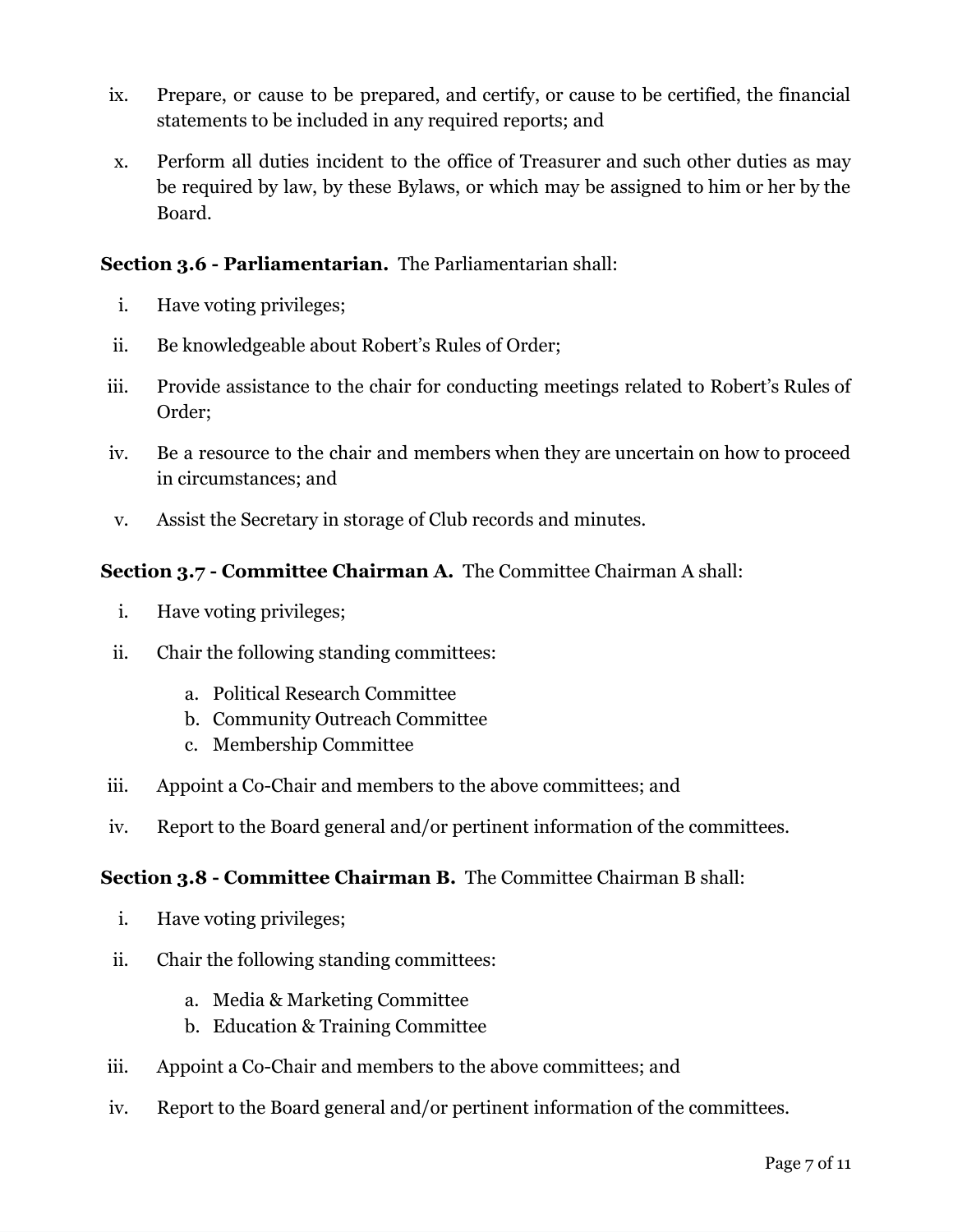**Section 3.9 - Term of Office.** The term of office for an elected Board member shall be for two (2) years.

#### **Section 3.10 - Elections.**

- i. All Board members shall be elected by the Membership at the Annual Membership Meeting. A simple majority vote of members present and voting is required for the election of each Board member.
- ii. A person elected to the Board, or a person appointed to fill a vacancy on the Board, shall hold office until the expiration of that term of office or until his or her death, resignation, or removal.
- iii. The President, Secretary, and Committee Chairman A shall be considered "Group A" and shall be elected every odd-numbered year for a two-year term. The newly elected Board members shall take office on January 1 of the following year.
- iv. The Vice President, Treasurer, and Committee Chairman B shall be considered "Group B" and shall be elected every even-numbered year for a two year term. The newly elected Board members shall take office on January 1 of the following year.
- v. The Club membership roster and email list must not be used to disseminate information about candidates running for Board member positions, whether running for re-election or not.
- vi. Elections of Board members can be by voice vote in uncontested Board positions. In the event more than one member is seeking election for the same position, the election shall be held by secret ballot, and the ballots shall be counted by the Board members whose terms are not up for election.
- vii. When multiple members are applying for multiple seats, each member may vote for as many applicants as the number of seats to be filled, and the applicant(s) receiving the highest number of votes shall be duly elected to serve on the Board.
- viii. An appointment to fill a vacancy shall have immediate effect unless otherwise specified in the motion to nominate.

**Section 3.11 - Vacancies and Resignations.** Vacancies of the Board shall exist upon the expiration of the term of a Board member or upon the death, resignation, or removal. Any Board member may resign upon giving written notice to the President, the Secretary, or any other Board member, effective immediately unless the notice specifies a later time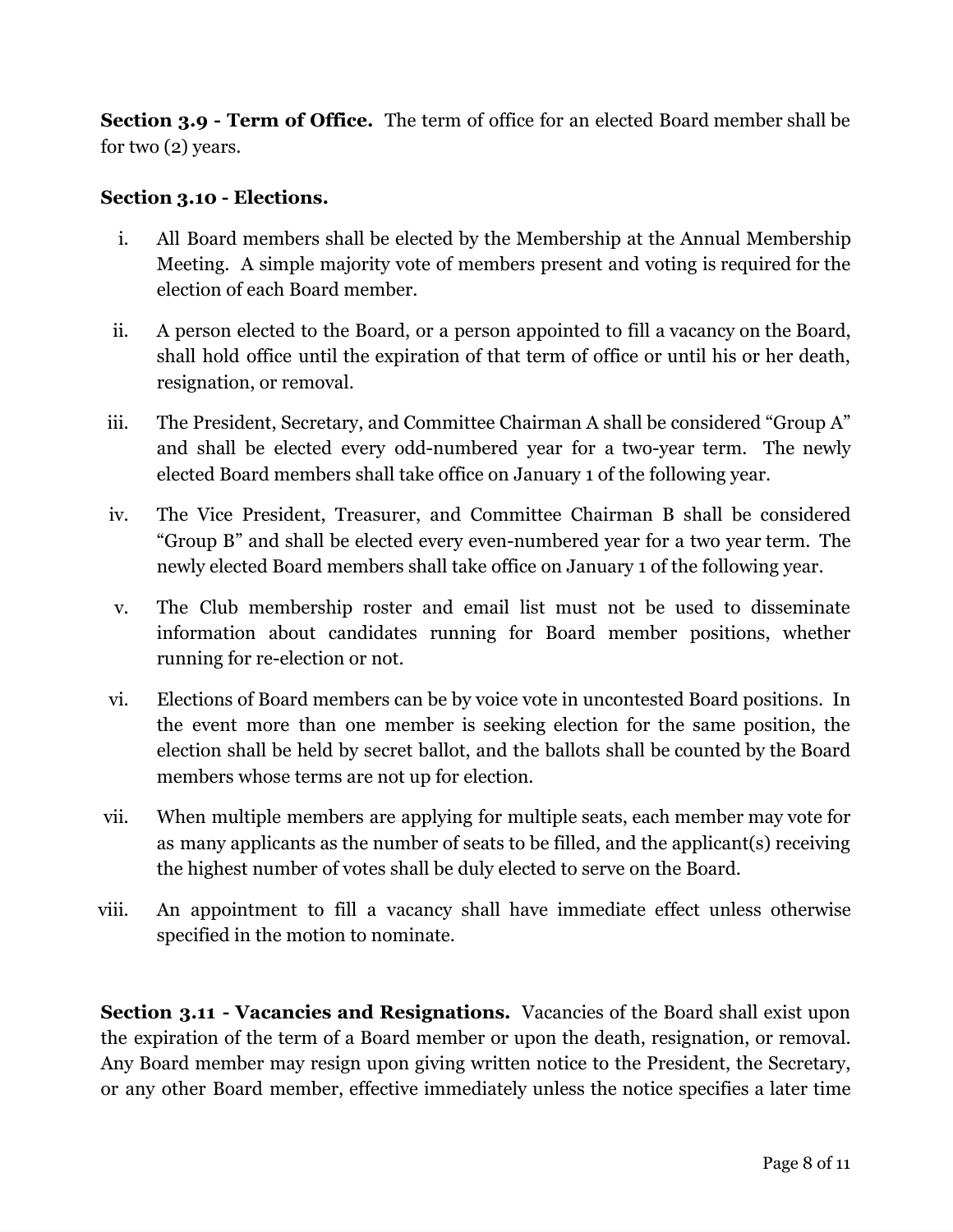for the effectiveness of such resignation.

**Section 3.12 - Compensation.** Board members shall not receive compensation, although reimbursement of reasonable expenses may be authorized by the Board.

#### **ARTICLE IV. MEETINGS**

#### **Section 4.1 - Board Meetings.**

- i. Regular Board Meetings shall be held regularly as required on the dates and at the location determined by the Board.
- ii. Special Board Meetings may be called by the President and shall be called upon the written request of three Board members.

#### **Section 4.2 - Membership Meetings.**

- i. Membership Meetings shall be attended by members only.
- ii. Regular Membership Meetings shall meet at regular intervals determined by the Board.
- iii. The second meeting in November shall be replaced by the Annual Membership Meeting. The purpose of the meeting shall be to elect officers for the following year, to receive reports of officers and committees, determine the amount of annual dues, and for any other business that may arise.
- iv. Special Membership Meetings may be called by the President or by the Board and shall be called upon the written request of one-fourth of the Membership.

#### **Section 4.3 - Open Meetings.**

- i. Open Meetings are meant for members and guests.
- ii. Open Meetings may be called by and on the dates and at the location determined by the Membership or by the Board.

**Section 4.4 - Quorum.** A quorum for Board Meetings shall consist of two-thirds of the Board members. A quorum for Membership and Open Meetings shall consist of Club members in attendance.

**Section 4.5 - Notice.** The Secretary shall provide a notice to each Board member for each Board meeting, and to each member for each Membership Meeting and each Open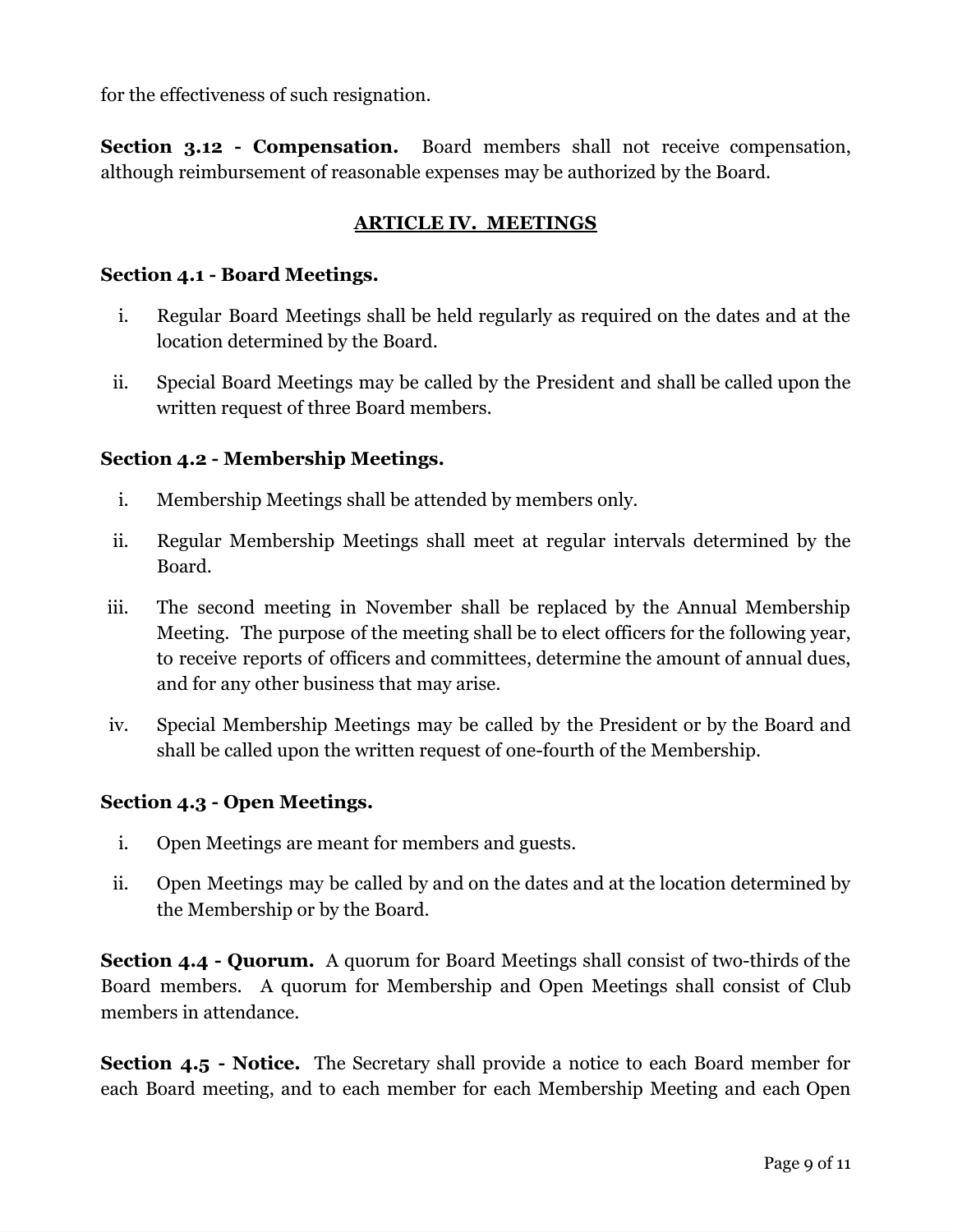Meeting. All notices shall be given at least seventy-two hours prior to the time of the meeting.

**Section 4.6 - Majority Action as Action of the Board.** Every act or decision done or made by a majority of the Board members present at a meeting duly held at which a quorum is present shall be the act of the Board.

#### **ARTICLE V. COMMITTEES**

**Section 5.1 - Political Research Committee.** A Political Research Committee shall be appointed by the Committee Chairman A by the end of January of each year. It shall be the duty of this committee to research and identify potential candidates for public office, to lead the vetting of candidates, and to research and identify major issues within the community.

**Section 5.2 - Community Outreach Committee.** A Community Outreach Committee shall be appointed by the Committee Chairman A by the end of January of each year. It shall be the duty of this committee to interface with the community and political organizations and to organize events for the Club.

**Section 5.3 - Membership Committee.** A Membership Committee shall be appointed by the Committee Chairman A by the end of January of each year. It shall be the duty of this committee to recruit new members.

**Section 5.4 - Media and Marketing Committee.** A Media and Marketing Committee shall be appointed by the Committee Chairman B by the end of January of each year. It shall be the duty of this committee to take photos at events, to maintain the Club's website and social media accounts, to design media, and to disseminate information to the public. The Committee shall be permitted to disseminate information about any Republican candidate. The following statement must be included alongside all candidate information: "This announcement is being printed as a public announcement only and not as an endorsement by the Club, its officers, or its members."

**Section 5.5 - Education and Training Committee.** An Education amd Training Committee shall be appointed by the Committee Chairman B by the end of January of each year. It shall be the duty of this committee to research, acquire information, identity, and convey the facts of the matter, and to develop educational material aimed at spreading conservative principles.

**Section 5.6 - Other Committees and Appointments.** Other committees, standing or